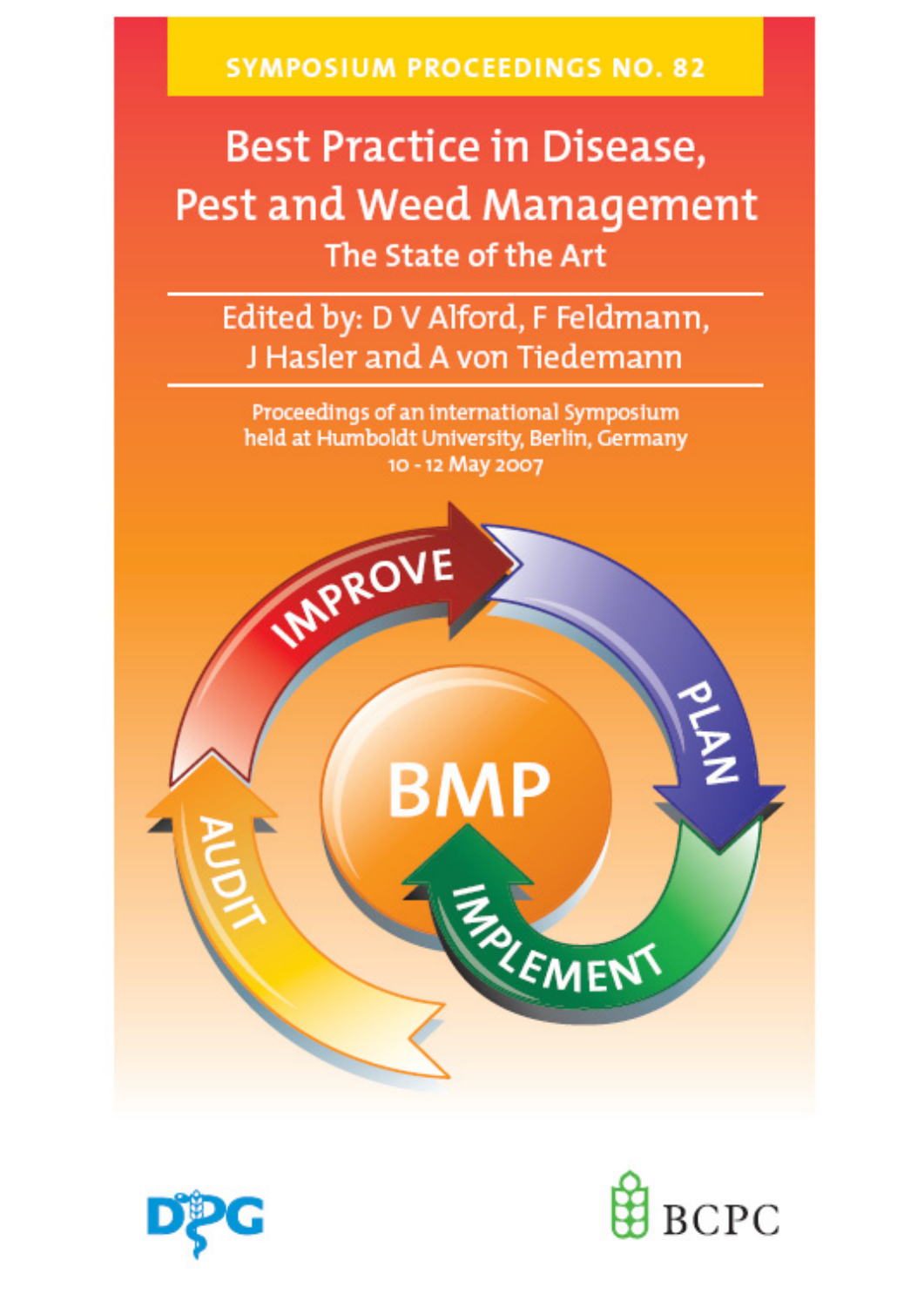## **The effect of composting on** *Synchytrium endobioticum***, the organism causing potato wart disease**

S Steinmöller, C Büttner *Humboldt University Berlin, Lentzeallee 55, D-14195 Berlin, Germany Email: s.steinmoeller@bba.de* 

P Müller *BBA, Stahnsdorfer Damm 81, 14532 Kleinmachnow, Germany* 

### **INTRODUCTION**

During the fiscal year 2004/2005 c. 6.2 million tonnes of potatoes were processed industrially in Germany (Hambloch *et al*., 2005). During this processing different wastes accumulate which are potentially suitable for use on arable farmland (Steinmöller, 2003). Potato processing waste might be contaminated with *Synchytrium endobioticum*, the causal agent of potato wart disease. For this reason, waste must be sanitized before being applied to agricultural fields. The German Biowaste Ordinance sets out composting as an appropriate measure to sanitize waste, in addition to fermentation and pasteurization.

Given parameters for composting processes are 2 wk at temperatures around 55°C and 1 wk at around 65°C. So far, no research has been carried out to estimate the suitability of this processes to eradicate relevant quarantine organisms, such as *S. endobioticum*, in potato wastes.

The present study is aimed at finding out whether *S. endobioticum* can be totally eradicated by composting.

### **METHODS**

Quartz sand contaminated with resting spores of potato wart disease pathotype 1 was introduced through special carriers into the substrate to be composted. The substrate was a mixture of pulp and garden compost, at a ratio of 2:1. The carriers consisted of PE-canes (volume 120 ml), where lid and base had been removed. Instead, a poly-ethylene gauze with a pore size of 17 µm was attached with a PE-ring. Additional adhesive tape was used to secure the steadiness of the carriers.

Examinations of the eligibility of this carriers showed that resting spores of the pathogen were satisfactorily contained in the carrier. The heading of the substrate in the carriers was comparable to the surrounding substrates.

Composting was conducted in two 60-litre composters. The first run lasted for 2 wk and for 2 months, respectively. Temperatures were held below 50°C. Further composting runs lasted for 12 and 21 days. Temperatures reached 65°C during that time.